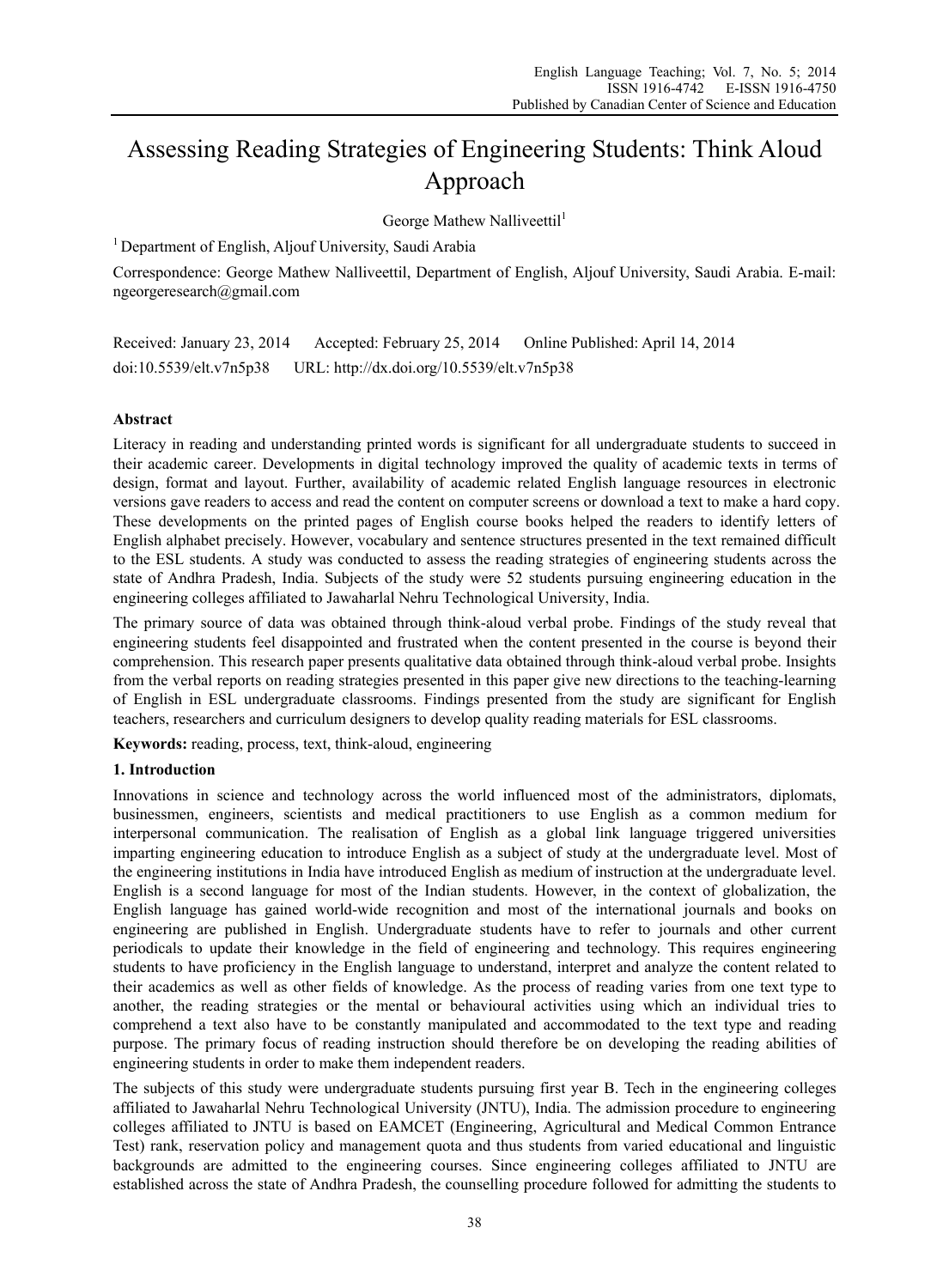first year B.Tech course takes longer and this limits the duration of the academic year to around 8 months. Engineering students have to read and understand the instructions given in the lab manuals which require an adequate reading proficiency in the English language. The internal as well as external exams have to be written in the English language and students have to read and understand the questions which again require reading skills. A lot of study in the engineering course is reading oriented and students have to understand content and concepts for success in academics. Since much study in engineering education is reading oriented, the present study chose reading strategies as a specific focus.

#### **2. Review of Related Literature**

Developments in the social and the scientific spheres have created awareness among the people to become literates in the English language and also apply scientific knowledge to practical affairs. This resulted in English reading skills getting more attention. In the mid 1970's reading was viewed as translating the printed words to spoken ones which also mean reading aloud. Vaezi (2006) says that like teaching methodology, reading theories have had their shifts and transitions. Vaezi further points out that traditional focus was on the printed form of a text. The cognitive view enhanced the role of background knowledge while the metacognitive view is based on the control and manipulation that a reader can have on the act of comprehending a text.

# *2.1 Think-Aloud Verbal Probe*

In second language study, Hosenfeld (1977) used a think-aloud procedure to identify relations between certain types of reading strategies of successful and unsuccessful second language reading. Hosenfeld examined successful and unsuccessful readers to find out what types of cognitive operations they used to process written texts. According to Someren et al. (1994), think-aloud protocol provides rich information about how learners solve problems, the difficulties they encounter and to what extent and contexts they use certain strategies in a learning task. Singhal (2001) says think-aloud involve overt, verbal expressions of the normally covert mental processes readers engage in when constructing meaning from texts. She further points out that protocol analysis has been used to investigate the range of reading strategies and behaviours as subjects read, and to better understand the cognitive processes during reading. However Ericsson and Simon (1980) point out that memory failure can be a particularly serious problem for verbal-report data. They further say that reports taken at a great distance from processes they are intended to tap may reveal little about reading comprehension process and strategies used by the reader. According to Singhal (2001), considerable differences exist in the tendency to speak aloud. She says verbal facility of the reader and limited language skills may affect the outcome of the interviews. Singhal points out that even in instances in which cognitions are generally accessible and remembered, it is possible that students cannot verbalize their thoughts. Despite the criticisms of verbal report data, Ericsson and Simon (1993) and Garner (1987) opine that a great deal can be learned about the reading comprehension, process and the psychology of thinking by making subjects think aloud about definite problems. They say that when verbal-reports are collected complex, difficult, and novel tasks may provide more information than much-practiced simple tasks and further reduce the interval between processing and reporting. According to Thomposon et al. (2006), think-aloud technique is labour-intensive and the sample size involved in the research is necessarily small. They further point out that small numbers, however, do not indicate small data sets since the research process is intensive, small sample sizes can provide valid information. Nielson (1994) suggests that sample groups as small as five participants will yield sufficient information about problem solving behaviour. From the study conducted by Thomposon et al. (2006) the think aloud method appears to provide important information on test design issues. The study demonstrated that design issues can be detected in tests when students think out loud while they are solving problems. Thomposon et al. (2006) conclude that one method that was found to be particularly effective in their study was the think aloud method. Ericsson and Simon (1980) view that people are aware and can report about the components of high level mental processes, like the sequence of steps that leads to the solution of a problem. Their research findings indicate that people temporarily store these steps in their working memory and are aware of what they are holding in working memory. Since our research focuses on exploring reading strategies of engineering students in Andhra Pradesh, we felt think-aloud probe would be useful to elicit the mental processes or sequence of steps that students make while reading an academic related text.

# *2.2 Information-Processing Skills in Reading*

Reading can be viewed both as product and as process. Product is the result of what students understand while process relates to the ways and means through which a reader could understand a text. Alderson and Urquhart (1984) say that a product view relates only to what the reader has understood from the text while a process view investigates how the reader may arrive at a particular interpretation. More often, the classroom teaching of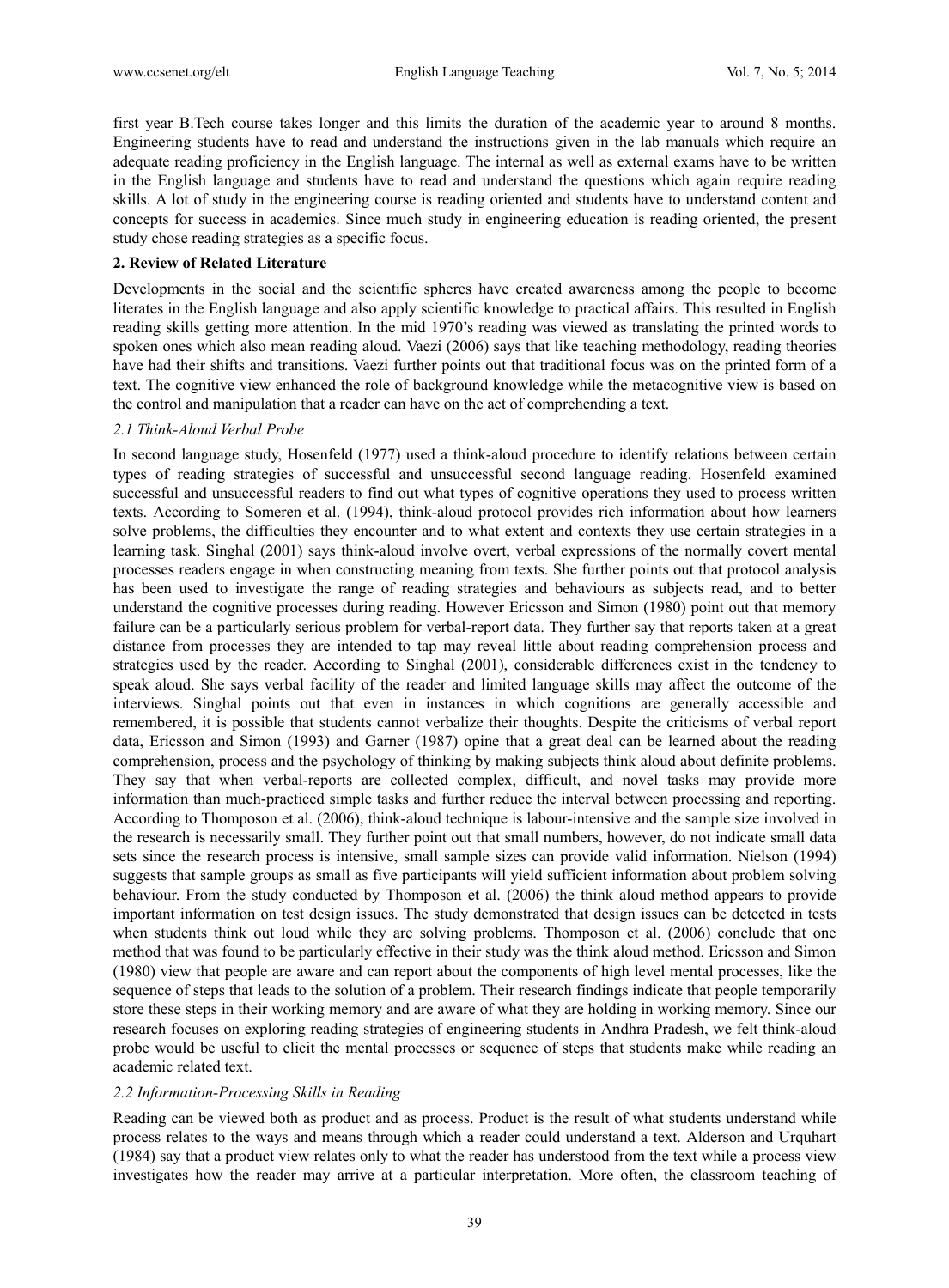reading gives importance to the product rather than the process. Ajideh (2003) points out that there is unpredictability and variation in product and knowing the product does not give much information about what actually happens when a reader interacts with a text. Since the process underlies the product, Ajideh says that concentrating on process in research and teaching can improve the reading ability of learners. The present study also intends to gain insights into the L2 reading process of engineering students. It was felt that an investigation into the reading process of students can give insights into the kind of strategies they use while reading. Investigating the reading process also gives information on the problems and the reading behaviours of students while reading a text. The prescribed English text (*Learning English: A Communicative Approach*) for the engineering students also give more importance to the product of reading. However, the language instructors should be aware that tasks and activities related to reading process can benefit the students in reading comprehension. In order to improve reading skills, undergraduate students should be trained to identify the elements that are general across different texts. Ajideh points out that an understanding of cognitive skills is important to distinguish the kind of processes that successful and unsuccessful learners use while reading a text. According to Schwartz (1984), information processing, therefore, is an interaction between bottom up and data driven processes that depend on the nature of the stimulus input and top down or conceptually driven processes that depend on information, strategies, and expectancies learned over time and stored in long-term memory. Taraban et al. (2004) point out that the metacognitive reader plans the reading task monitors whether a coherent representation of the text is being maintained, and adopts different processing strategies related to the goals and outcomes of ongoing reading. Paris and Winograd (1990) maintain that metacognition can promote academic learning and motivation. The idea is that the students can enhance their learning by becoming aware of their own thinking as they read, write and solve problems at college. Mokhtari and Reichard (2002) say that the teachers can promote awareness by informing students about motivational characteristics of thinking. According to them there are three strategy subscales or factors: Global Reading Strategies, Problem-Solving Strategies, and Support Reading Strategies.

## *2.3 Global, Problem Solving and Support Reading Strategies*

Mandler (1998) says that strategies are knowledge of procedures, knowledge about how to do something—how to decode a word, comprehend a story better, and compose more completely and coherently and such knowledge contrasts with declarative knowledge, the knowledge of facts. Global strategies are generalized, intentional reading strategies aimed at setting the stage for the reading act (e.g., setting purpose for reading, making predictions). Problem- Solving strategies provide readers with action plans that allow them to navigate through the text skilfully. Such strategies are focused problem solving or repair strategies used when problems develop in understanding textual information (e.g., checks readers understanding on encountering conflicting information or rereading for better understanding). Support strategies provide the support mechanisms aimed at sustaining responses to reading (e.g., use of reference materials such as dictionaries and other support systems). Mokhtari and Reichard (2002) say that Global, Problem-Solving and Support strategies serve a useful function for some students who seem to invoke them as needed. The data analysis presented in this paper is based on Mokhtari and Reichard (2002) classification of reading strategies to Global, Support and Problem Solving strategies.

#### **3. Research Design**

The main aim of the present research is to gain insights into the reading process of engineering students. The primary focus of the study is to probe into cognitive and metacognitive processes of the engineering students while reading academic English texts. This study intends to find out the reading strategies of students while reading an English text. This study was conducted after the series of pilot studies.

#### *3.1 Procedure Followed in the Study*

A study was conducted in 11 engineering colleges across the state of Andhra Pradesh, India. English teachers of the respective engineering colleges helped to identify students from varied educational background. This was necessary to find out if the strategy choice varied according to their background. Each individual student was interviewed separately. Moreover, it was felt that individual student interviews would avoid any kind of influence from their classmates. Hence, we began our study with individual student interview using think-aloud verbal probe. In all the engineering colleges visited, the researcher requested for a separate room to conduct the interview. The interviews with the students were recorded in a tiny audio recorder. Regular classes were going on when the researcher visited the engineering colleges and the researcher could not avoid some amount of background noise that crept into the recordings. However, the background noise did not affect the clarity of the recordings. The researcher briefed the higher authorities as well as the students about the audio recording and sought their approval before the interview was recorded. Before the interview with the students, the researcher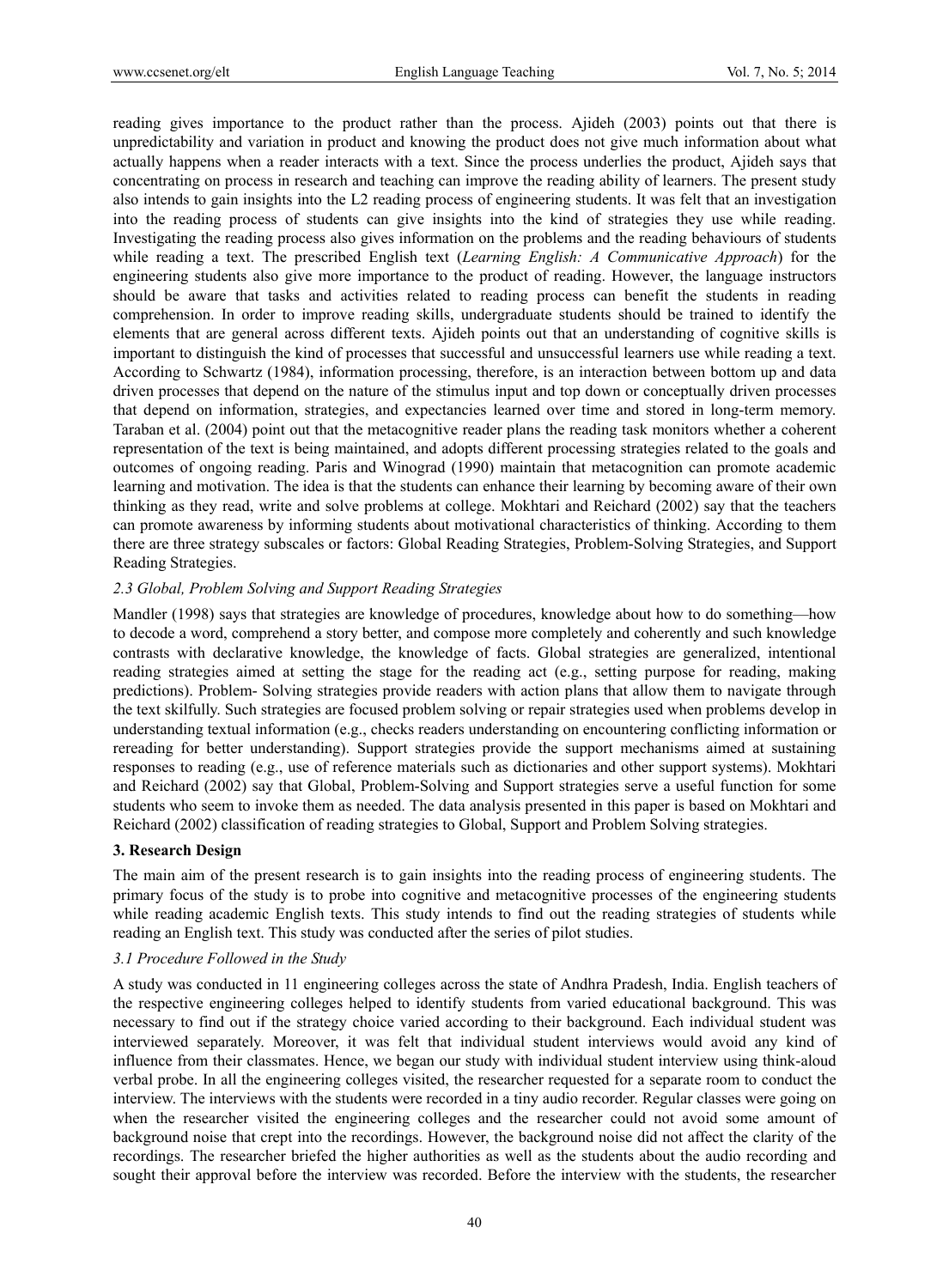introduced himself and assured the students that recorded interviews would be used only for research purposes. Students were asked to read an academic related passage silently and the researcher did not set a time limit for their reading. Students were encouraged to read and understand the given passage. Students were asked to report to the researcher after reading the complete passage. The verbal interview was recorded in a tiny audio recorder. None of the fifty two students interviewed objected to the recording.

# *3.2 Engineering Colleges*

Field study was conducted in engineering colleges affiliated to Jawaharlal Nehru Technological University (JNTU), India. All the engineering colleges affiliated to JNTU are governed by the educational policies of the All India Council of Technical Education (AICTE). AICTE believes that communication skills are as important as management and engineering skills. For this reason, the committee stresses that curriculum has to include courses on communication skills. English is a compulsory subject in the first year B.Tech. Moreover, students have to write all their examinations in English. Further, the medium of instruction in engineering colleges affiliated to JNTU is English. The field study was carried out on engineering colleges located in Vijayawada, Visakhapatnam and Hyderabad, India.

# *3.3 Participants*

The study was conducted on fifty two students pursuing first year engineering course of which twenty six students were girls and twenty six students were boys. The English teachers of the engineering colleges visited helped the researcher to identify students on the basis of the educational background. As the present study intends to probe the reading process of engineering students, we felt it was necessary to interview the students on the basis of their educational background. For this reason, students from English medium and regional medium (Telugu medium) background were interviewed by the researcher. These students were told that their responses would be kept confidential and used only for research purposes.

# *3.4 Choice of Reading Passages*

A reading passage was used to elicit information on the reading process of engineering students. The results of our pilot study suggested that a text with a familiar vocabulary would make it very easy for the students to understand while too many technical terms would make it more difficult. Choosing too easy a text or too difficult a text may not give insights into the reading process. Hence, we decided to choose a semi-technical text. For this reason, an extract was taken from a journal of Information Technology. The selected reading passage was semi-technical. It was a combination of technical terms as well as words that are used in everyday life. It was felt that this kind of passage would give more insights as to how the students understand a semi-technical text. Since the engineering students often come across common English words as well as technical words in their academic courses and also in their future professional career, it was felt that this kind of passage would give insights of their reading strategies.

# *3.5 Elements of Think-Aloud Verbal Reports*

Think-aloud verbal probe was used in our study to elicit students' responses on the reading passage. The theme given in the chosen reading passage (See Appendix) for the study was related to their academic topics. Think-aloud questions were used as a tool to elicit the students' mental processes. Each of the engineering student interviewed were given instructions to read the passage silently and then respond to the questions asked by the researcher. While responding to the think-aloud questions, students were allowed to look into the reading passage as and when they required. The responses of these students were recorded in audio cassettes. The recorded responses of the engineering students were transcribed for a better understanding of the verbal data. However, certain terms for data analysis have been interchangeably used. Following terms were used for data analysis. Some of the terms used have almost identical meaning in the analysis.

- Students means engineering students
- Teachers means English teachers
- Students and readers mean the same
- Strategies and reading strategies mean the same
- Reading passage and reading text mean the same
- Think-aloud probe/interview and verbal probe mean the same
- Think-aloud report and verbal report mean the same

Verbal questioning was intended to elicit information from the short-term memory of the engineering students.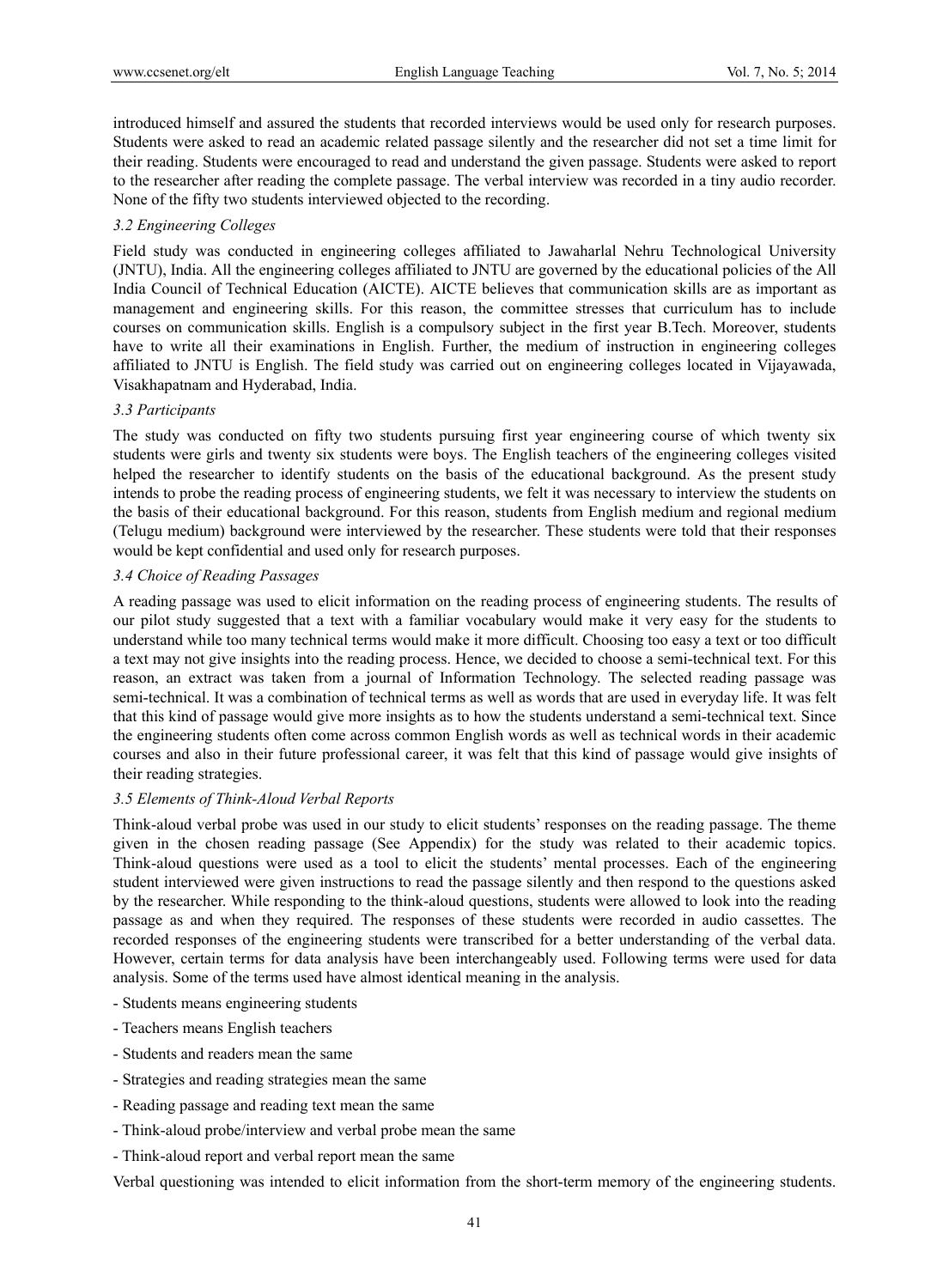This was important because it is believed that the information available in the short-term memory can be accessed only for a certain period of time. Since the students were engaged in reading and their thought process could be active, the researcher felt that verbal reports elicited while reading could give detailed insights regarding the reading strategies of the engineering students. To elicit verbal responses for the reading passages, the researcher spent several minutes (ranging from 30 minutes to 120 minutes) with each student. The elicited verbal responses generated a large volume of data and so only relevant extracts on reading processes were presented in the data analysis section of this research paper. While analyzing the verbal report data of the students, the following research questions were considered:

- 1) What strategies do engineering students use while reading an academic related reading text?
- 2) How are students categorized?
- 3) Does the frequency of the strategy use vary from successful, partly successful and unsuccessful readers?
- 4) What are the problem areas of partly successful and unsuccessful readers?

A qualitative analysis of the collected data gives a better understanding of how engineering students apply strategies to construct the meaning of familiar and unfamiliar content.

# **4. Data Analysis**

The reading passage used for obtaining data on mental processes of engineering students was selected from a Journal of Information Technology (see appendix A). An analysis of the verbal reports indicates that there was a variation in the reading processes of engineering students. Comprehension questions on reading passages were directed to the students in the verbal probe. On the basis of their response to the comprehension questions, students were categorized as successful, partly successful and unsuccessful readers. Students were categorized as successful if they could answer all the comprehension questions posed during the think-aloud verbal probe. If the students could answer some of the comprehension questions, they were categorized under partly successful readers while the students who were not able to answer any of the comprehension questions during the think-aloud verbal probe were categorised as unsuccessful readers. The researcher also directed verbal questions to get insights of how successful readers comprehend unfamiliar sentence structures and why partly successful and unsuccessful readers fail to comprehend a semi-technical text. The elicited verbal responses of all the 52 students were analyzed and presented in three categories. The three categories were based on successful use of strategies, partly successful use of strategies and unsuccessful use of strategies. The table below gives an overall categorization.

| Successful |        | Partly Successful |        | Unsuccessful |        |
|------------|--------|-------------------|--------|--------------|--------|
| Male       | Female | Male              | Female | Male         | Female |
| 09         |        |                   |        | 06           | 06     |

Table 1. Number of successful, partly successful and unsuccessful students

## *4.1 Successful Use of Reading Strategies*

Students are categorized as successful users of reading strategies on the basis of their responses to an academic related reading passage during the verbal interview. Students were categorized as successful users of reading strategies only if they could understand the reading passage completely. Successful students used reading strategies appropriately while reading an academic related text. These students were found to comprehend, analyze, monitor and interpret the information in the given reading passage. An analysis of verbal data of the successful readers indicates that sixteen (16) students are successful in understanding the meaning of an academic related text.

*A short extract from the think aloud verbal probe of a successful reader* 

## *R: Researcher, S: Student*

*Student 2: Male* 

*R*: How could you grasp the meaning of all these words?

*S*: (pause) first I looked at the entire concept as a whole,

*R*: uh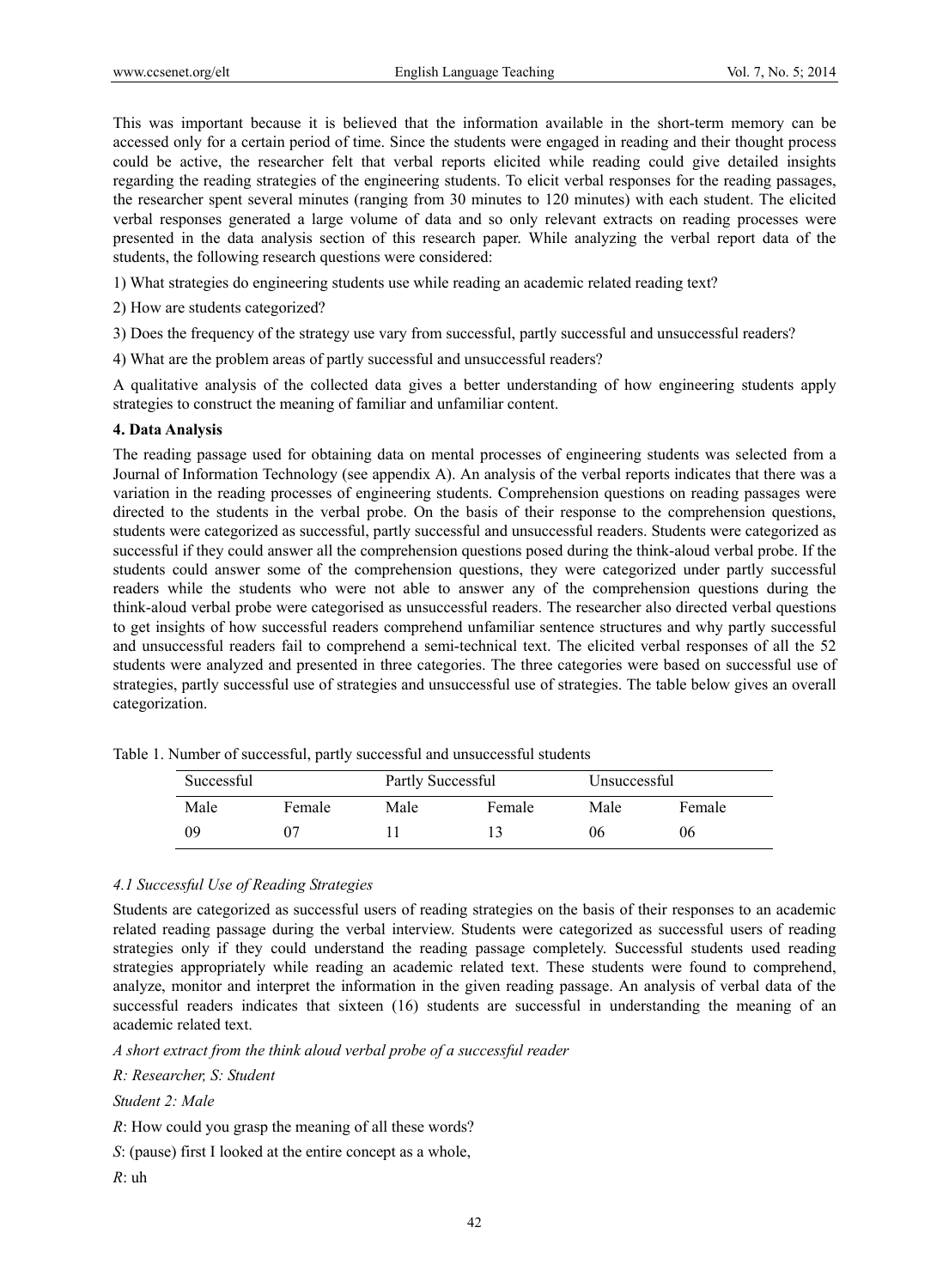*S*: So, once again the concept. Then I looked at the individual sentences. So, in individual sentences each sentence has its own idea. So, I get that idea. So, based on that idea I look for specific words. I don't know so those words (pause). Based on that idea I can begin to understand as I mentioned before. Suppose, I just grasp the idea, grasp the specific ideas, then I grasp the words itself.

*R*: How could you grasp the ideas?

*S*: Uh, I said looking at those main key ideas that (pause) and as I skim them certain ideas come to my head. certain like,

*R*: What ideas come into your mind?

*S*: Ah first I was thinking this was some kind, of you see, you are going to try to test me. So, I was trying to look for all the concepts. Then, I couldn't get it immediately because it was rather abstract. So, I looked at the whole thing as a whole (pause) then I jumped here and there. And then once I got. Like, Indian companies customers open source o.k. Then, I began to understand. This is about all these open source software and its impact on companies. Then I went line by line – line by line, each key word there each key word. Based on those key words, I found what image came to my head. So, internet based solutions. So, I began to think of what a internet explorer.

*R*: Uh

*S*: What a flash software they have on their, line by line, something came to my head (pause) on those somethings, I derive the meaning of the entire thing ...

*R*: How did it come into your mind?

*S*: It's an interesting question, I am not sure myself. I look at the word. Somebody says somebody's name, the face comes to my head. Like that, when I look at this word

 $R \cdot$  Uh

*S*: On that concept, some image comes to my head. Not exactly the definition but some picture of something I have seen before.

*R*: Uh

*S*: Something that I have experienced that. That thought comes to my head …

*R*: How could you get those thoughts?

*S*: Ah, actually my mind I must have linked these words to something. I have already experienced before

*R*: Uh

*S*: So, I have seen these words before—internet based solutions. I have seen that before. Indian companies, yes I have heard that before. So what I have heard before is coming by looking at those words.

*R*: While reading this text what is going on in your mind?

*S*: (pause) Ah (pause) .my mind ah (pause) when I am reading them, I am thinking about ah (pause) its I am thinking about (pause) as a side. I was just, when I was reading this, suddenly I just thought about Linux. So, as soon as I saw the word Linux I just paused for a few seconds and I thought about our Linux in schools, Linux CD that I have (pause) certain pauses in certain places where I have larger memory about them (pause).

(*continued…*)

*4.2 Partly Successful Use of Reading Strategies While Reading an Academic Related Text* 

Students were categorized as partly successful readers because these students could understand only parts of the text. Partly successful students were not able to comprehend the complete meaning of the reading passage. Though these students could not understand the complete reading passage, they were found using reading strategies to comprehend the meaning of parts of the reading passage. Some students used a mixture of global, support and problem solving reading strategies while other students used only one set of strategies. However, the frequency of the use of reading strategies was less when compared to that of successful readers.

*A short extract from the think aloud verbal probe of a partly successful reader* 

*R: Researcher, S: Student* 

*Student 9: Female* 

*R*: How much of the text could you understand?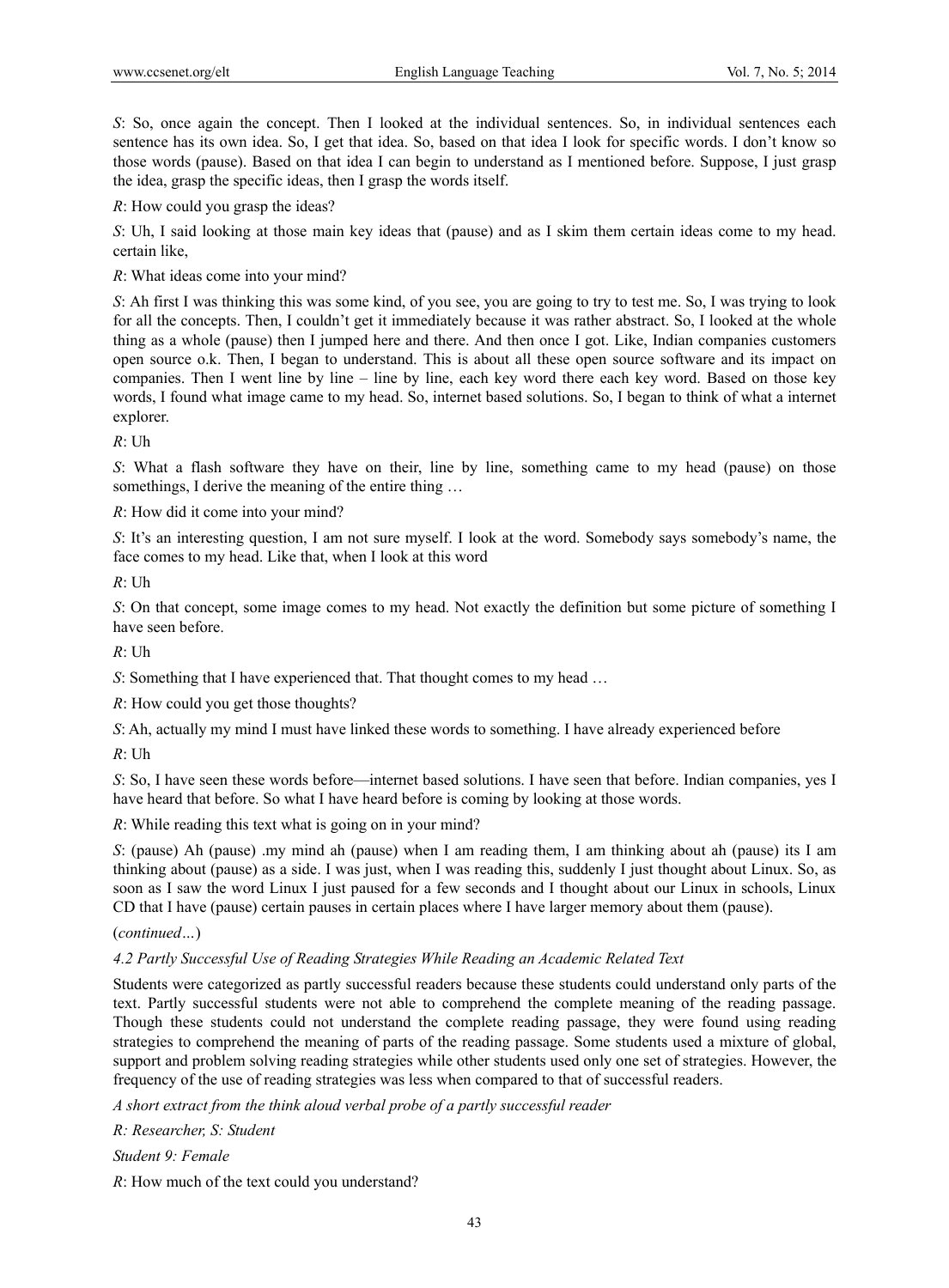*S*: Not most of the text sir, some doubts are there like here in the sentence.

*R*: Uh

*S*: As a result they have come up with innovative shared competencies with their competitors. I didn't understand that sentence

 $R \cdot$  Uh

*S*: And open source is a door opener which will reduce infrastructure.

*R*: Uh

*S*: And learning costs exponentially aid more focused development on many available platforms.

*R*: Uh, why is it difficult to understand?

*S*: Sir, it's not complex, the sentence is not complex sentence.

*R*: Uh

*S*: I couldn't understand what's the main essence of the sentence.

 $R \cdot$  Uh

*S*: (pause) And what is the summary of this paragraph I don't understand sir

 $R \cdot$  Uh

*S*: I think it is about developing the IT field

 $R \cdot$  Uh

*S*: And what steps should be taken by India to develop, the IT (pause). In this sentence, Indian businesses need to realize that while an open business model may directly hit their bottom lines. It will, in the long term, lead to reduce costs, innovative development within the premises, steady growth returns along with wider demand for the core product. This sentence is too long sir. I couldn't understand.

*R*: Why is it difficult to understand?

*S*: (pause) Some terms are there, I don't know the meanings of those terms. That's why I can't understand this passage.

*R*: Uh

*S*: For example (pause), like monetize content leverage and monetize content. In this sentence particular Indian companies need to look towards integrating idea that sentence. Along with the ability to leverage and monetize content. I don't know the meaning of that.

(*continued…*)

# *4.3 Unsuccessful Use of Reading Strategies*

The verbal reports of unsuccessful students indicate that 12 students could not understand an academic related text. Some of these students were found to be using some strategies though they were not successful in understanding the meaning of the reading passage. Two of the unsuccessful readers were able to identify few words because they had some background knowledge of these words.

*A short extract from the think aloud verbal probe of an unsuccessful reader* 

*R: Researcher, S: Student* 

*Student 11: Male* 

*R*: Could you understand the whole text?

*S*: Some of the text is something complex sir.

*R*: Uh, why is it complex?

*S*: Because our communication skills are something low.

 $R \cdot$  Uh

*S*: (pause)

- *R*: Could you understand any of these sentences?
- *S*: Yes sir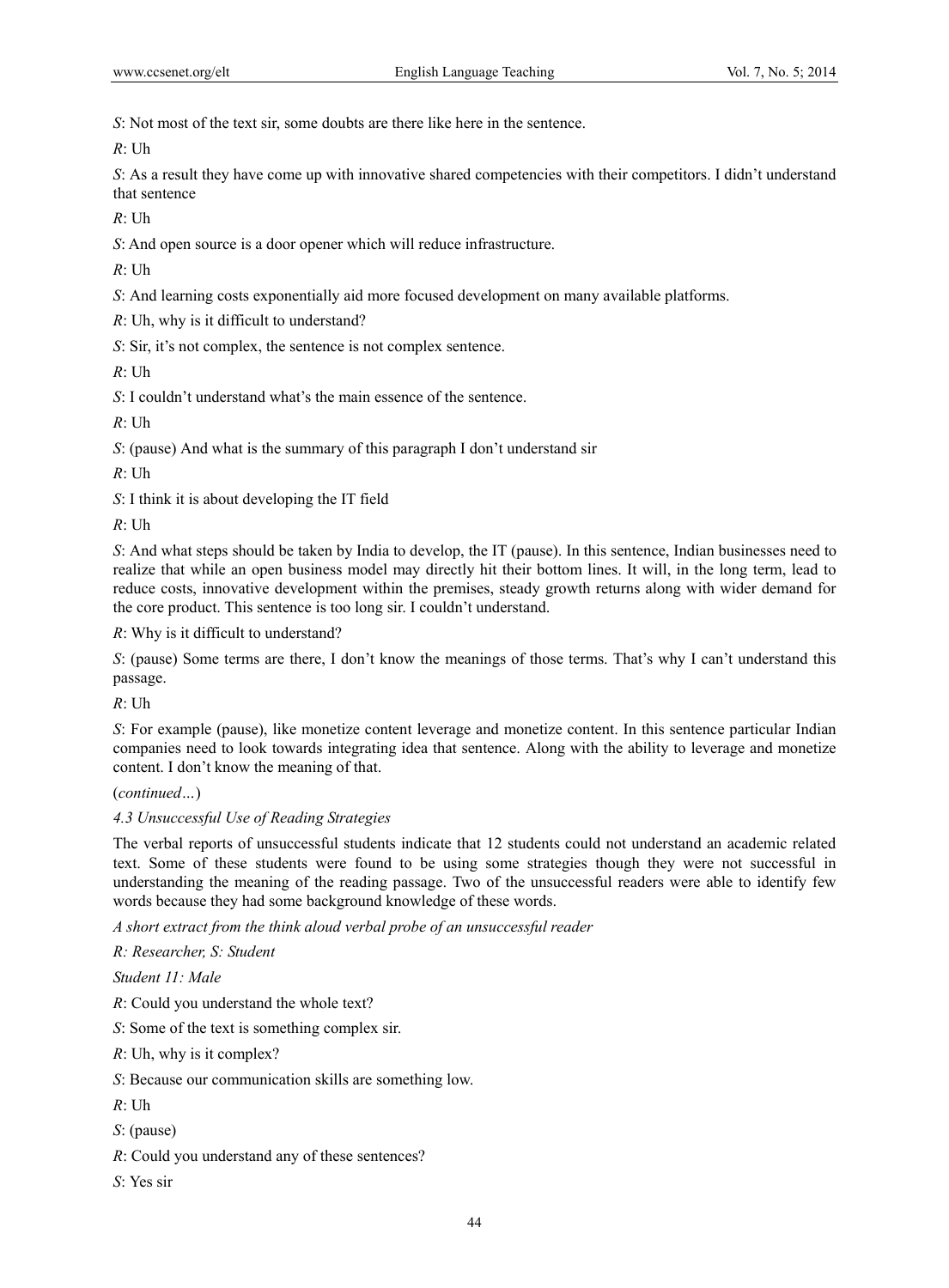*R*: Which sentences could you understand?

*S*: (pause) While Indian companies have strategic advantage in terms of global presence they need to leverage the open business model by forming intelligent partnerships and alliances to deliver collective innovative offerings.

*R*: Uh, could you understand the sentence?

*S*: No sir

- *R*: Uh, why is it difficult to understand?
- *S*: (pause) Because I don't know the meanings of some words and all this
- *R*: Uh, why do you think you don't know the meaning of some words?
- *S*: I am poor in English

*R*: Uh

*S*: (pause)

- *R*: In what sense you are poor in English?
- *S*: Knowing the dictionary meanings and all these
- *R*: Any other sentence you understood here?

*S*: No sir

*R*: Could you understand the meaning of the first sentence?

*S*: (pause) No sir

*R*: Any other sentences you understood here?

*S*: No sir

- *R*: Why are these sentences difficult to understand?
- *S*: I don't know the meanings of the words which are present
- *R*: Uh
- *S*: (pause)
- *R*: While reading this text what is going on in your mind?
- *S*: After seeing the first sentence itself I became so nervous that
- *R*: Uh

*S*: I could not get all the passage, I had got, And intention in my mind, that I may not be able to understand all these paragraph.

# (*continued..*.)

# *4.4 List of Strategies Unsuccessful Readers Failed to Use*

A comparison of successful and unsuccessful readers' use of strategies reveals that unsuccessful readers failed to use most of the global, support, problem solving and other reading strategies while reading an academic related text. Global strategies that unsuccessful readers could not use include analyzing strategies, self-questioning strategies and organization of the text strategies. Support strategies that unsuccessful readers failed to use include strategies of relating information, strategies of linking ideas and summarizing strategies. Problem solving strategies that unsuccessful readers could not use include concentrating strategies, strategies of careful reading, visualizing strategies, pausing for comprehension strategies, strategies of guessing the meaning and strategies of dividing a word. In the category of other reading strategies, unsuccessful readers could not use lexical processing strategies, empathizing strategies, simplifying strategies, lexical categorizing strategies, translating strategies and literal meaning strategies. The unsuccessful readers could not understand the meaning because of the obstacles they encountered while reading.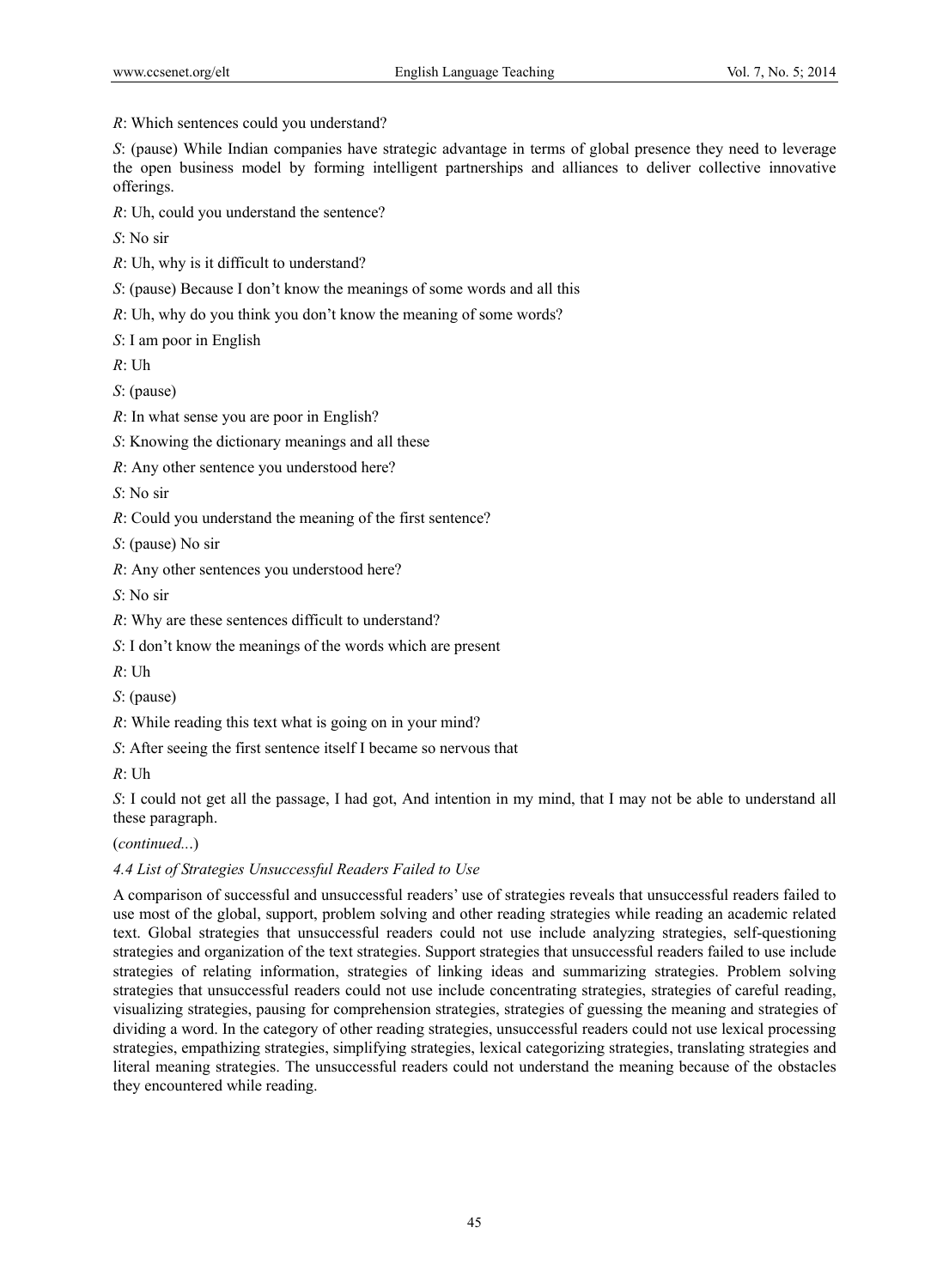# Table 2. Problem areas in reading comprehension

 $\overline{a}$ 

| Problems in reading comprehension | No. of students |
|-----------------------------------|-----------------|
| Difficult sentence structures     | 10              |
| Difficulty in translating         | 03              |
| Unfamiliar concepts               | 01              |
| Unfamiliar vocabulary             | 07              |
| Inferencing problems              | 12              |
| Lack of background knowledge      | 06              |
| Disconnected sentences            | 06              |
| Unfamiliar writing style          | 02              |

# *4.5 Approach of Unsuccessful Readers towards Academic Related Text*

The attitude that unsuccessful readers bring to their reading also affects their comprehension. Following are some of the attitudes that affect their reading.

|  | Table 3. Unsuccessful readers approach to an academic related text |  |  |
|--|--------------------------------------------------------------------|--|--|
|  |                                                                    |  |  |

| Unsuccessful readers approach                 | No. of students |
|-----------------------------------------------|-----------------|
| Regional medium background                    | 07              |
| Poor proficiency in English language          | 06              |
| <b>Nervousness</b>                            | 02              |
| Lack of foundation in English language skills | 02              |
| Frustration                                   | 02              |
| Poor self perception                          | 02              |
| Dislike towards English language              | 01              |

*4.6 Summary of the Use of Global, Support, Problem Solving and Other Reading Strategies While Reading an Academic Related Text* 

A summary of the reading strategy use of global, support, problem solving and other reading strategies used by successful, partly successful and unsuccessful readers is presented below:

| Type of readers                  | No. of times<br>global strategies<br>used | No. of times<br>support strategies<br>used | No. of times problem<br>solving strategies<br>used | No. of times<br>other strategies<br>used | Total |
|----------------------------------|-------------------------------------------|--------------------------------------------|----------------------------------------------------|------------------------------------------|-------|
| Successful<br><b>Students</b>    | 44                                        | 56                                         | 45                                                 | 16                                       | 161   |
| Partly<br>successful<br>students | 20                                        | 43                                         | 21                                                 | 12                                       | 96    |
| Unsuccessful<br>students         | 01                                        | 02                                         | 01                                                 |                                          | 04    |

Table 4. A summary of global, support, problem solving and other strategies used by all

The above table indicates that the usage of reading strategies by successful readers while reading an academic related text is remarkably high when compared to partly successful and unsuccessful readers. The gap between the partly successful readers and unsuccessful readers is also quite wide. Unsuccessful readers used very few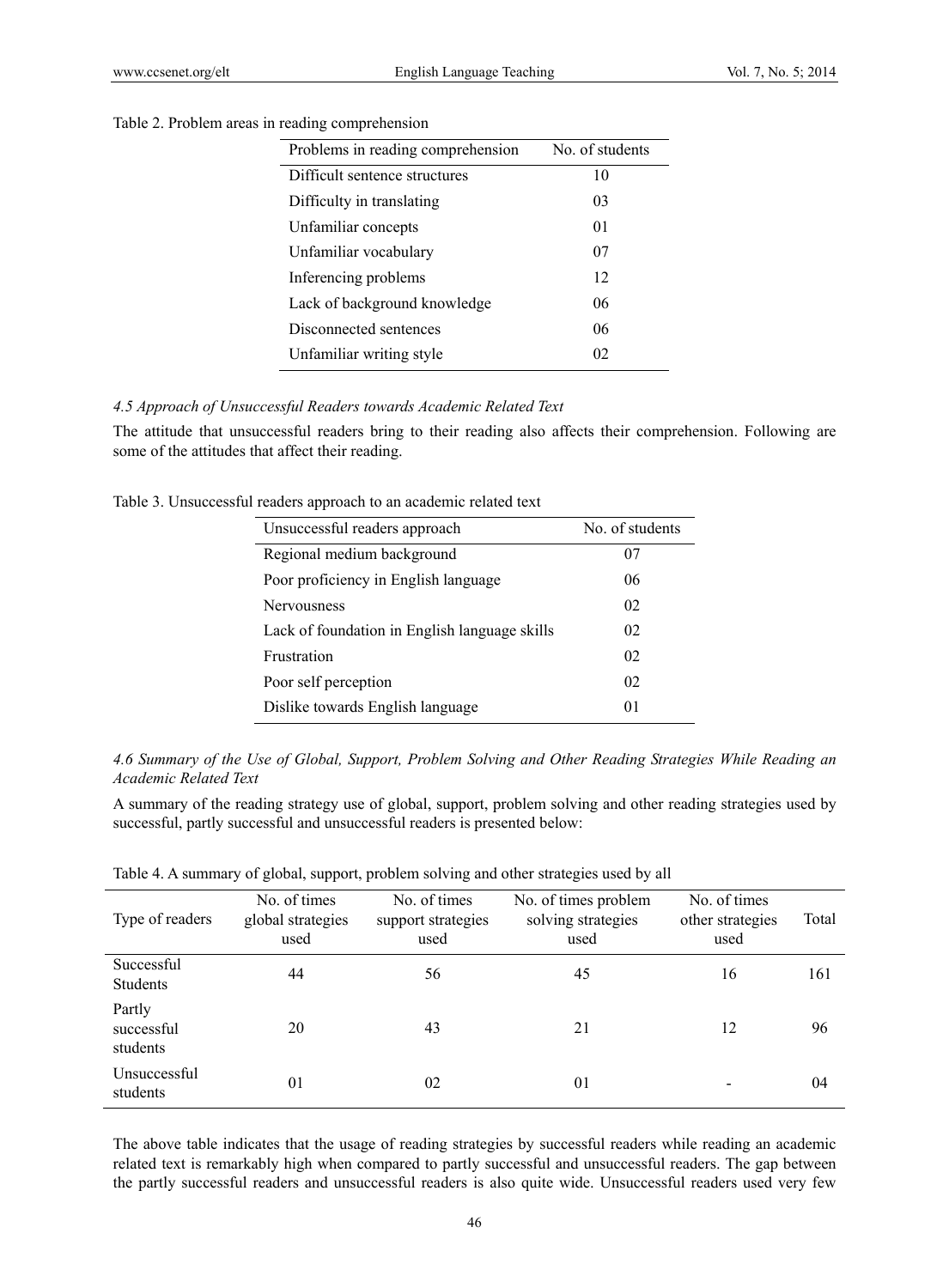strategies when compared to successful and partly successful readers.

## **5. Findings of the Study**

## *5.1 New Learning Experience*

The think-aloud verbal probe used in this study elicited the mental processes of undergraduate engineering students while reading a semi-technical reading text. The response of the students revealed their cognitive processes and the steps they were taking to grasp the meaning while reading. The verbal questions were also directed on the kind of obstacles that students come across while reading and the immediate solutions they find to overcome the problems in comprehension. The research findings suggest that engineering students were not familiar with the verbal probe on their thinking process. Most of the students revealed that they found the verbal interview as a kind of brainstorming session while some students found the method of thinking on how and what they have read useful to improve their knowledge in what they are reading. Successful and some of the partly successful readers were able to give meanings of sentences but could not reveal the strategy used unless a directed question on their short term memory. This is probably because of not being conscious of the steps they take while reading an academic related text. These findings are significant in L2 learning situation because students are not aware of their own strategies and problems unless someone takes the initiative to make them reflect on the steps they take while reading.

## *5.2 Success and Obstacles in Comprehension*

The feeling of success in a task is an important aspect that affects the reading process of the students. The findings of the verbal reports indicate that successful readers are motivated to approach a reading activity to gain knowledge. In quest to gain knowledge, these readers overcome the obstacles by consciously monitoring their reading process. The verbal reports of the successful readers in this study indicate that these students are in a relaxed mind and are confident towards the reading task. However, most of the partly successful readers and unsuccessful readers were nervous and expressed their lack of confidence in the use of English language. When these students came across obstacles while reading, they became nervous and lacked training to monitor their reading process.

## *5.3 Meaning Is Primary in Comprehension*

The verbal reports of the successful and partly successful readers on thought processes indicate the use of cognitive strategies like grouping, imagery, elaboration, summarizing and translation. The findings of our research also indicate that getting the meaning is more important than identifying words because precise identification of all the words is not usually necessary for getting the meaning. The verbal reports of the successful readers and some of the partly successful readers indicate that readers could not get precise meaning of certain words. It is observed that these readers reread the sentences to make their thought processes clear. As they repeated the process of thinking and guessing while reading, these students could comprehend the meaning of the sentences that comprised of familiar and unfamiliar words. It is observed that not getting a precise meaning of an unfamiliar word did not affect their comprehension of a particular sentence.

# *5.4 Importance of Textual Features*

Most of the successful and some of the partly successful readers were found activating their cognitive skills when they realized that they possess an inadequate knowledge of the target language. Most of the readers resorted to strategy use when they found difficult it to understand unfamiliar English vocabulary. Successful students were looking at the structure and organization of textual features like sentences, length of the text, word order, punctuations and the style of writing. Findings of the study reveal that understanding a text depends very much on text variables such as sentence structure and length, vocabulary intensity, number of new concepts introduced, the difficulty and novelty of the subject matter. Further, reader variables such as background knowledge, internal or non-visual information, reading proficiency and motivation also have an impact on the reader strategies while reading academic related text. These students could identify and use textual features to understand the meaning of the text. They were also able to construct an overall summary of the reading passage. Strategy of summarization indicates that successful readers read the text carefully and followed the content by identifying main points. They were able to categorize details and generalize the information presented in the text.

# *5.5 Associating Sound with Cluster of Letters*

Successful readers were able to summarise and restate the main points and supporting details of the text verbally. These students used word structure clues like word order, prefixes, suffixes and syntactic clues to identify a new English vocabulary. Further, these students also identified new English words by associating its sounds with a cluster of letters which led to more rapid and efficient word identification. The findings of the verbal reports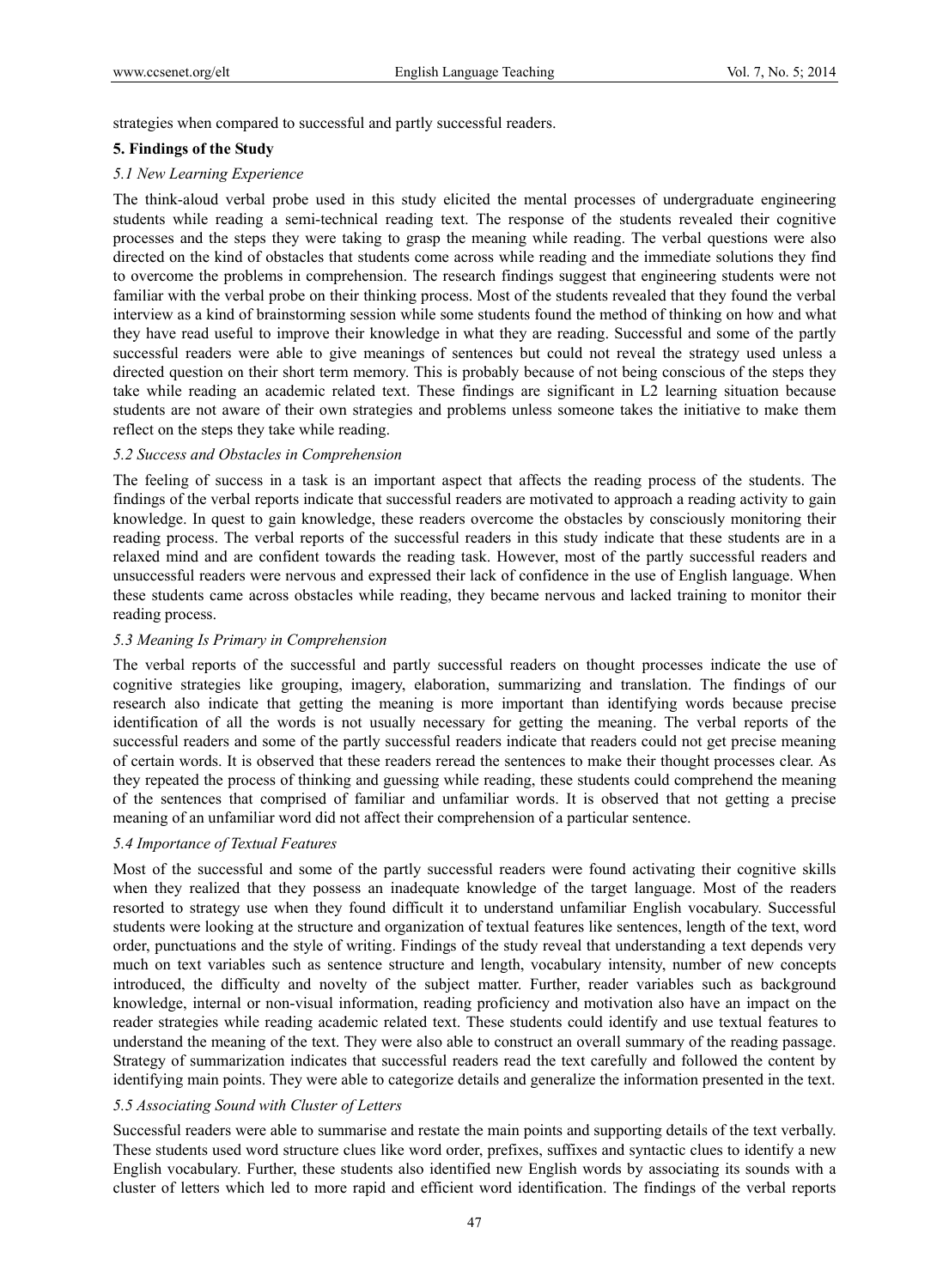indicate that students used lexical processing strategies to identify key content words. Most of the successful readers were primarily relying on content words in the semi-technical text to construct the meaning of a sentence. The verbal reports indicate that students could process the information by grouping the content words and guessing semantic relationship between these words. Successful students used their knowledge of phrases to relate the information and make meaning. These students also relied on high frequency words to comprehend the text. The verbal reports of these students indicate that they used semantic and syntactic cues to relate the information. Their attention was on phrases rather than on letters of the alphabet. These students could make relations between concepts, ideas and sentences to relate the information.

## *5.6 Strategies Used by Successful, Partly Successful and Unsuccessful Readers*

Findings of the verbal reports of the successful readers indicate that these readers related their personal experience and empathized with the information presented in the text. By relating their observations of the real world with the text, successful readers could grasp the meaning. While processing the information, a successful reader was found to be using simplification strategies like processing the meaning of words by using synonyms. The partly successful readers made limited use of cognitive skills whereas the unsuccessful readers even less. The verbal reports of the partly successful engineering students and unsuccessful students reveal that they read the words in isolation and do not make an attempt to understand the meaning of the complete sentence. These students try to grasp every word and thus end up spending too much time on a word without understanding its meaning. However, good readers made connections with their own experiences and related the new information to their prior knowledge. Unsuccessful and some of the partly successful readers were found ignoring punctuation and thus found the phrases and sentences as meaningless combination of words. While processing the information from academic related texts, successful readers were able to identify the devices which were used to appeal and influence their thinking. The verbal reports of successful readers indicate that they read extensively. Extensive reading broadens and increases vocabulary knowledge and this is important for effective communication and comprehension. Habit of reading extensively also gave them confidence while regular reading habits enhanced their concentration skills by expanding their attention span. Partly successful readers could understand parts of the text. However, English teachers need to give more training in the use of reading strategies to make these readers to move a step ahead in understanding the meaning and reach them to the level of successful readers. The problems of unsuccessful readers are enormous. Most of these readers lack proficiency in English language skills. Lack of basic knowledge in sentence structures and the usage of vocabulary in different contexts is an obstacle for the reading proficiency. Through extensive reading tasks, English teachers have to give language input and also train these students in the use of reading strategies. During the intensive reading activities, these unsuccessful readers have to be given individual attention in cognitive skills.

## **6. Conclusion**

The findings of the study reveal that process oriented tasks will benefit the students. More research has to be carried out in the English classroom of engineering colleges by constructing reading tasks that give importance to reading process. A similar study can be conducted with the students from the same linguistic background to find out whether the reading process of the students varies or is similar when they are from same linguistic background. To get more insights on the reading process, classroom observation may be useful. A reading strategy questionnaire for English teachers probably can give more insights of English teachers' knowledge on the use of reading strategies. A study can be conducted by constructing reading tasks that promote reading process and test its effectiveness in English language classroom of engineering students.

## **References**

- Ajideh, P. (2003). Schema theory-based pre-reading tasks: A neglected essential in the ESL reading class. *The Reading Matrix*, *3*(1), 1-14.
- Alderson, J. C., & Urquhart, A. H. (1984). *Reading in a foreign language*. London: Longman.
- Ericsson, K., & Simon, H. J. (1980). Verbal reports as data. *Psychological Review*, *87*, 215-251.
- Ericsson, K., & Simon, H. J. (1993). *Protocol analysis: Verbal reports as data*. Cambridge, MA: MIT Press.
- Garner, R. (1987). *Metacognition and reading comprehension*. Norwood, NJ: Ablex Publishing.
- Hosenfeld, C. (1976). Learning about learning: Discovering our students' strategies. *Foreign Language Annals*, *9*, 117-129.
- Learning English: A communicative approach. (2005). *Edition prepared for Jawaharlal Nehru Technological*